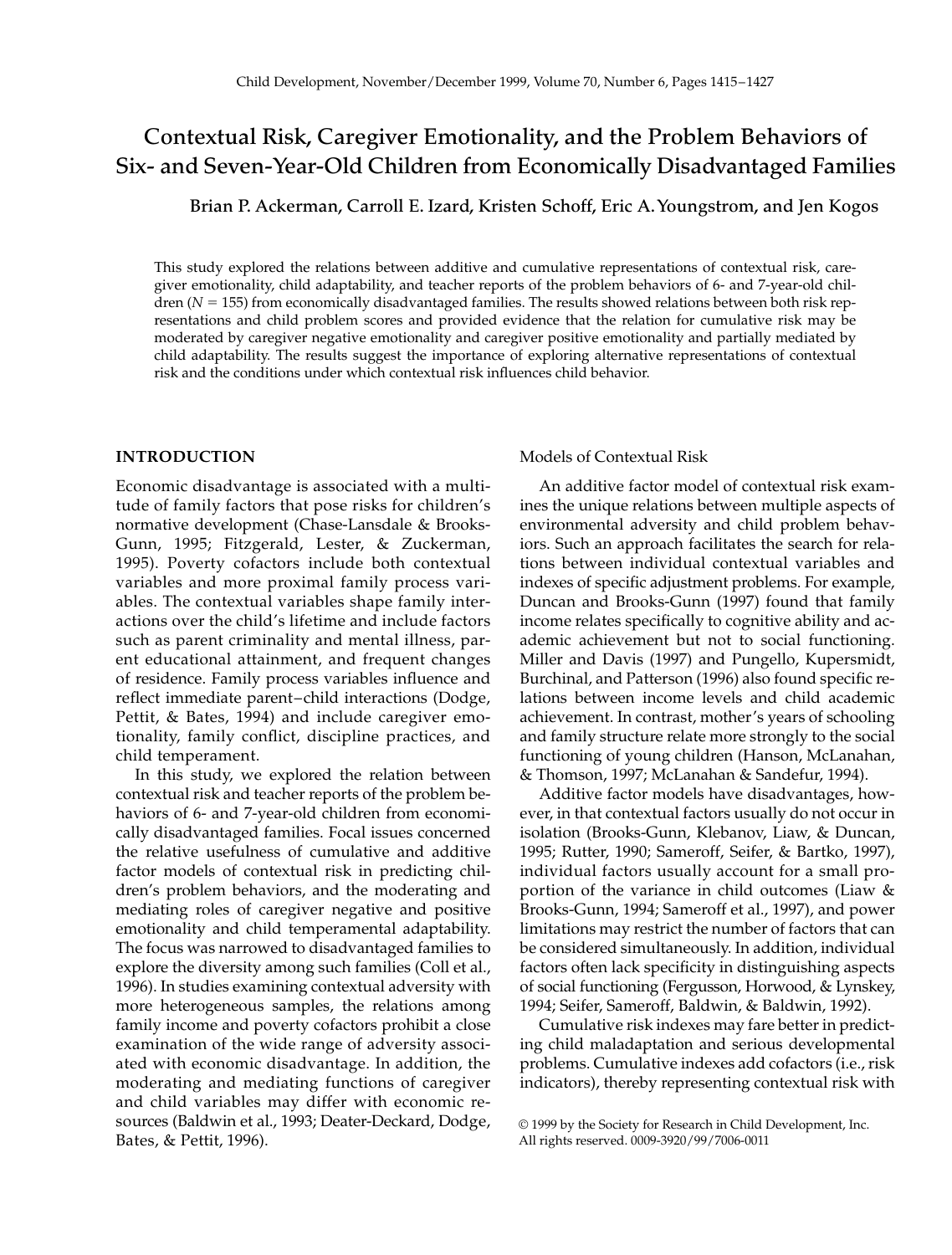a single index. The assumption is that child maladaptation varies with the number of factors rather than the type of factor. Thus, the cumulative index approach forfeits identification of specific relations between contextual factors and child outcomes.

Some evidence supports this assumption. For communities in London and the Isle of Wight, for example, Rutter and his colleagues (Rutter, Cox, Tupling, Berger, & Yule, 1975; Rutter, Yule, et al., 1975) found that the presence of two or more indicators of family adversity was associated with a two- to fourfold increase in child behavior problems. Sanson, Oberklaid, Pedlow, and Prior (1991) found a similar result for Australian children, and Fergusson et al. (1994) found a relation between levels of family adversity representing 39 variables and the multiple behavior problems of New Zealand adolescents. Other researchers also have found associations between cumulative risk levels and academic achievement and behavioral adaptation for American children (Brooks-Gunn et al., 1995; Haapasalo & Tremblay, 1994; Luster & McAdoo, 1994; Pungello et al., 1996; Shaw, Vondra, Hommerding, Keenan, & Dunn, 1994; Thornberry, Smith, & Howard, 1997). Sameroff and colleagues (Sameroff, Seifer, Baldwin, & Baldwin, 1993; Sameroff et al., 1997), for instance, have shown that an index representing 10 aspects of family adversity explained up to 50% of the variance in intellectual outcomes and 25% of the variance in measures of social competence for children from the Rochester Longitudinal Study (RLS). In general, the findings from these studies suggest that child maladaptation often is a product of multiple environmental risk factors, and that cumulative indexes may be useful in representing contextual risk when the number of contextual variables is large.

A disadvantage of a cumulative index approach is that the indexes often include indicators representing both contextual variables and proximal process variables. For example, Sameroff et al. (1997) included maternal anxiety when the child was age 4 and maternal interactions with the infant child among the 10 indicators of cumulative risk for 13-year-old outcomes, and Fergusson et al. (1994) included six aspects of childrearing practices in the risk index for adolescent problem behaviors. The limitation of these broad risk indexes is that they are not informative about how contextual adversity translates into child outcomes or about the situations in which cumulative risk may or may not relate to these outcomes. We addressed these issues by narrowing the focus of our cumulative index to the contextual variables alone (e.g., parent antisocial behavior, years of parent schooling, number of residence moves, etc.). Distinguishing between

contextual risk factors and proximal variables enabled examination of processes that moderate or mediate the relation between contextual risk and child outcomes.

## Caregiver Emotionality

It is well-documented that potential mediators of the relation between contextual risk and child outcome include caregiver mood, family conflict, and parenting practices. Conger, Patterson, and Ge (1995), McLoyd, Jayaratne, Ceballo, and Borquez (1994), and others (cf. Sampson & Laub, 1994) have shown that the influence of economic adversity on child outcomes is mediated through parent dysphoric mood and conflict among family members. Similarly, Baldwin et al. (1993) argue that caregiver affect is a pathway for the indirect effects of distal factors on child mental health.

For our disadvantaged sample, we focused on caregiver negative and positive emotionality as potential moderators of the relation between cumulative risk and child problem behavior. We hypothesize moderation rather than mediation because we evaluate relatively enduring aspects of caregiver emotionality for families experiencing chronic disadvantage rather than mood dysphoria resulting from a discrete economic downturn. Indeed, for our sample, the life events contributing to contextual risk may represent selective effects of the chronically high negative emotionality of the caregiver (Lorenz et al., 1997).

Our assumption is that emotionality of the caregiver strongly influences the family emotional climate that the child experiences, and frames all caregiverchild interactions (Ackerman, Abe, & Izard, 1998; Izard, 1972; Izard, Libero, Putnam, & Haynes, 1993). Chronic negative emotionality, in particular, provides a hostile and critical context for child behavior (Campbell, Pierce, March, Ewing, & Szumowski, 1994; Campbell, Pierce, Moore, Marakovitz, & Newby, 1996; Harnish, Dodge, & Valente, 1995) that may undermine the growth of self-regulatory processes (Cummings & Davies, 1996). This kind of parent variable may dominate other risk factors, especially for economically disadvantaged families (Shaw, Owens, Vondra, Keenan, & Winslow, 1996). Accordingly, we hypothesize that contextual risk may relate relatively weakly to the problem behaviors of children from families with an enduring emotional climate that is intensely negative. Contextual risk may relate more strongly to child behavior in less negative situations.

High positive emotionality, in contrast, may protect children from contextual risk. Gottman and his colleagues (Gottman, Katz, & Hooven, 1996; Wilson & Gottman, 1996) argue that positive emotionality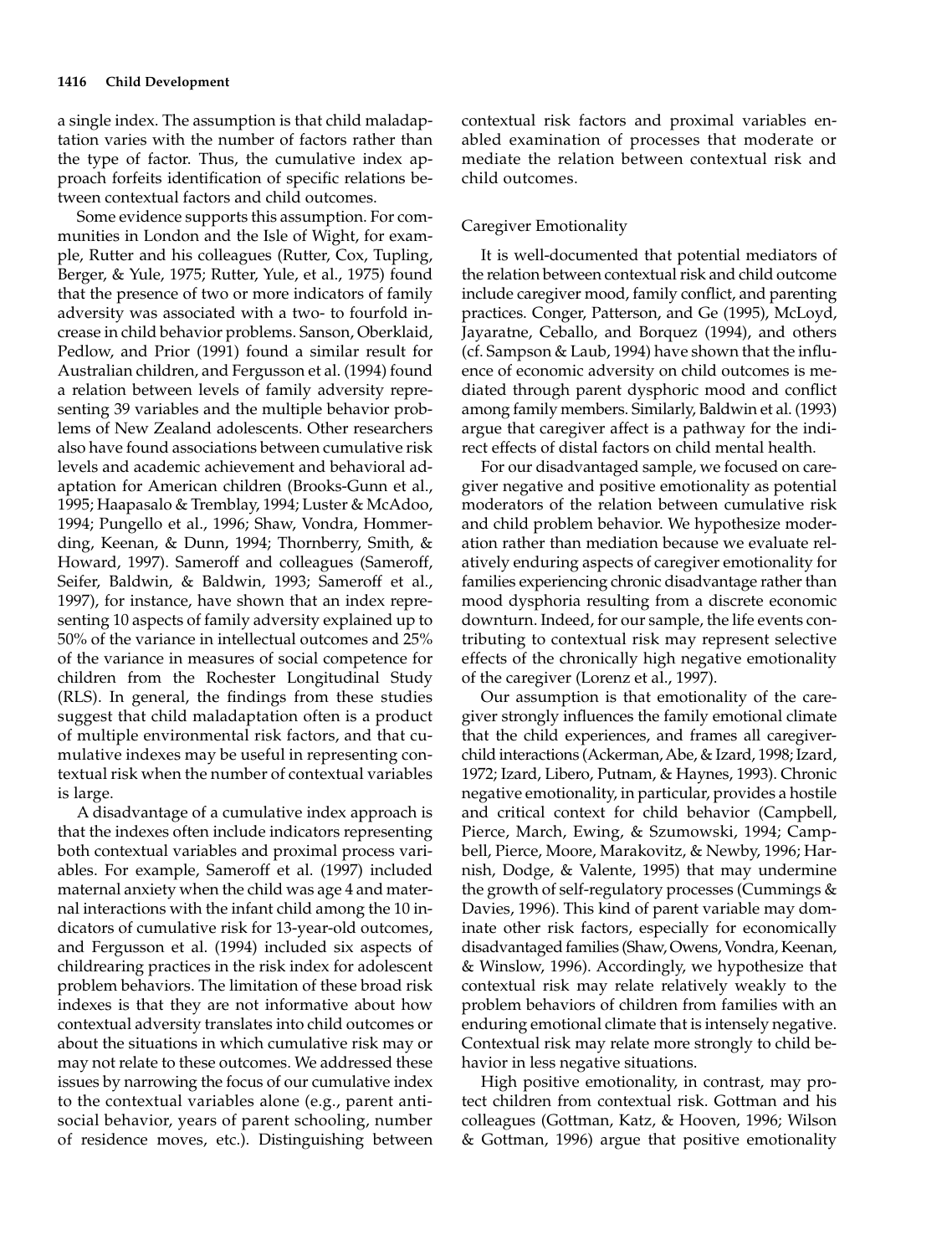has an especially strong protective influence for children living in adverse environments, and Baldwin et al. (1993) found that maternal positive affect had a significant influence on outcomes for children from the RLS. A caregiver high in positive emotionality is likely to provide a warm, supportive, and empowering context for children's attempts to control themselves and their environment (Pettit, Bates, & Dodge, 1997). In the present study, evidence for protection from contextual risk would be that the relation between higher cumulative risk and child problem behaviors is muted in the presence of high positive emotionality of the caregiver. Few researchers have examined factors that protect against the influence of cumulative risk (cf. Baldwin et al., 1993; Fergusson & Lynskey, 1996; Seifer et al., 1992) or examined the influence of caregiver positive emotionality on the behavior of children from economically disadvantaged families.

## Child Adaptability

Barocas et al. (1991) showed that attentional characteristics mediated the relation between cumulative risk and child outcomes for preschool children from the RLS. Most researchers, however, have not examined the relation between contextual risk and proximal child cofactors. We follow the lead of Barocas et al. by examining the potential mediational role of temperamental adaptability. The logic is based on two assumptions. The first is that adaptability indexes an aspect of self-regulation involving stress reactivity (Rothbart & Ahadi, 1994; Rothbart & Bates, 1997). The second is that chronically stressful and chaotic environments compromise the development of selfregulation processes in young children (Cummings & Davies, 1996; Levine & Wiener, 1989). Thus, temperamental adaptability may be one mechanism linking contextual risk and problem behavior in school.

## Research Plan

In this study, we developed a narrow cumulative index of contextual risk for 6- and 7-year-old children from economically disadvantaged families. The goals were to explore the relations among additive factor and cumulative index representations of contextual risk, caregiver emotionality, and child adaptability in predicting teacher reports of children's problem behaviors. Our focal hypotheses were that both representations will account for significant variance in child problem behavior scores, that the cumulative index will distinguish children with serious levels of problem behaviors, and that the relation between the

cumulative index and problem behaviors will be moderated by caregiver negative emotionality, and caregiver positive emotionality, and mediated in part by the child's temperament adaptability.

# **METHOD**

#### Participants

The sample consisted of 155 first-grade children and their caregivers. About 51% of the children were female, 74% were African American, 20% were European American, and 4% were Latin American. The mean age of the children was 84 months (*range* 5 72– 91). The primary caregivers were biological mothers of the child (94%) or an adult female relative (usually a grandmother) of the child. All caregivers were native English speakers.

Self-reports by the caregiver showed that the mean family earned income was about  $$18,000$  (*SD* = \$13,900), with a mean per capita income of about \$3,300. Family earned income included the estimated earned incomes of all adults living with the primary caregiver. Our families averaged about three children  $(M = 2.97, SD = 1.54)$ . These statistics suggest that a large proportion of the families in the sample were poor or "near-poor." The 1994 poverty threshold was \$15,081 (per capita =  $$3,770$ ) for a family of three children and one adult, and the threshold was \$17,686 for a family of three children and two adults (Hernandez, 1997).

## Procedure

Caregivers participated in structured interviews when the children were in preschool and again when they were in first grade. The first-grade interview is the primary source of information about contextual risk for the present study because it probed economic and family history information. We recruited the children and families from eight Head Start centers, and the children attended first grade in 48 elementary schools in northern Delaware. The first-grade interviews took place primarily in the elementary schools and occurred during the months of January through June of 1996 and 1997. Approximately half of the sample participated during each year. Each caregiver completed child and family questionnaires with the help of trained research assistants who read the questionnaires out loud. We completed missing questionnaires by telephone interview. All teacher reports were self-administered and were collected principally through the mail. We paid caregivers \$25 and teachers \$50 for each child assessment.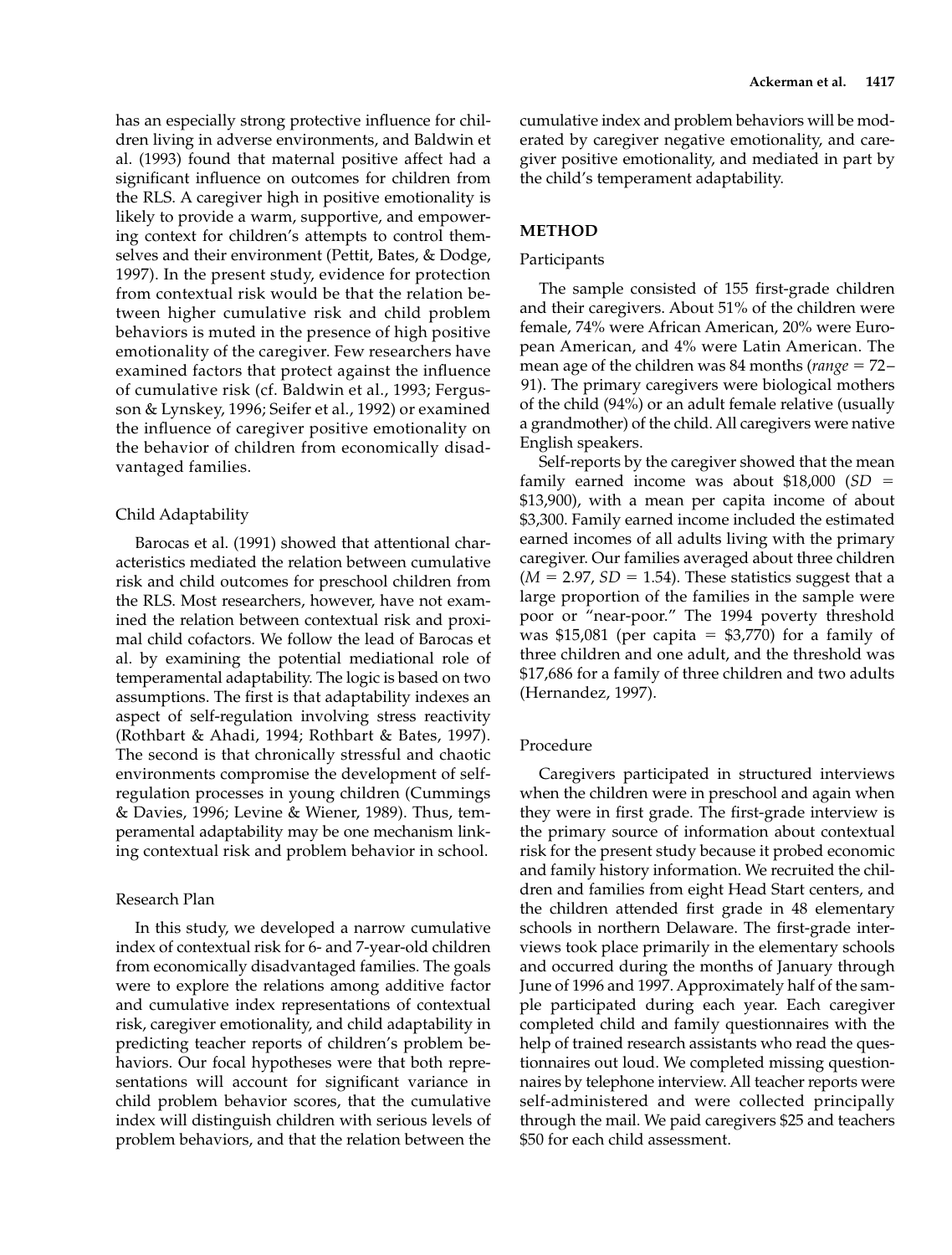#### Measures of Contextual Risk

*Demographic interview.* Caregivers participated in a structured demographic interview at the first-grade assessment. The interview consisted of 30 questions requesting such information as residence (i.e., by address) and relationship changes prior to and since the preschool assessment; number and ages of children in the family; number, names, occupations, and estimated earned income of residential adults; and welfare enrollment. We had collected some of the same information at the preschool assessment (except income information) and used the duplicate residence and relationship information as reliability checks. We found few inconsistencies. For example, information about the number of residence changes (by address) prior to the preschool assessment differed between the preschool and first-grade assessments in only four instances. We resolved these inconsistencies by using the information from the preschool report.

*Family history interview.* Caregivers reported about the family history of psychiatric and behavior problems. The structured interview involved completing a grid with a list behavior problems in the left-hand column and a list of biological relatives across the top row. The behavior problems included learning disabilities, dropping out of school, psychiatric episodes (e.g., clinical depression, schizophrenia), alcohol and drug abuse, and antisocial behavior (e.g., domestic and other violence, thefts). The biological relatives included the index child, biological mother, father, grandparents, and siblings.

*Life Events Survey.* We obtained information about negative life events from a modified version of the Life Events Survey (Sarason, Johnson, & Siegel, 1978) given at both the preschool and first-grade assessments. This survey consisted of a 33-item checklist about events that may have happened to the caregiver within the six months prior to the survey. For our sample, the most common negative events were the death or serious illness of relatives and close friends (30% and 31%, respectively, for the preschool and firstgrade assessments) and job and income loss (35% and 38%, respectively). Other events included marital discord and separation from a relative.

*Cumulative risk index.* The cumulative index is the number of contextual risk factors derived from the demographic interview, family history interviews, and Life Events Survey ( $M = 3.42$ ,  $SD = 1.82$ ). Each of the 11 indicators has an inclusion criterion, and the score computed for each family reflects the number of indicators for which it met the criteria. The criterion for seven of the indicators was categorical (e.g., present/ absent) and was based on developmental theory that

identifies the factor as associated with an increased likelihood of behavior problems for children. These indicators are (1) antisocial behavior by a biological parent (antisocial, 43% of the sample), (2) alcohol or drug abuse by a biological parent (alcohol/drugs, 25%), (3) the child having lived with more than one family (families, 16%), (4) psychiatric episodes of a biological parent (psychiatric, 14%), (5) the primary caregiver being a high school dropout (school dropout, 30%), (6) family currently contains a single adult (single parent, 33%), and (7) family currently on welfare (welfare, 46%).

For the four continuous variables, the inclusion criterion was statistical in that it occurred in 25% to 30% of the sample. This criterion is comparable to the mean likelihood of an indicator being present for the categorical variables (30%). The continuous variables are (1) four or more children in the family (children, 26%), (2) a sum of four or more negative life events (i.e., exclusive of the other risk indicators) reported on the two Life Events Surveys given at the preschool and first-grade assessments (negative events, 30%), (3) three or more changes in caregiver intimate relationships during the child's lifetime (relationships, 25%), and (4) four or more changes of family residence (residences, 25%).

#### Family Measures

*Caregiver emotionality.* The Differential Emotions Scale (DES-IV; Izard et al., 1993) measured caregiver negative emotionality ( $M = 58.66$ ,  $SD = 15.87$ ) and positive emotionality ( $M = 31.4$ ,  $SD = 4.72$ ). The DES-IV is a self-report questionnaire in which individuals estimate the prevalence of each emotion in their daily lives on 5-point frequency scales. The frequency scales range from "rarely or never" to "very often." The *negative emotionality* composite reflects nine 3-item scales. One scale assessed inner-directed hostility, and eight scales assessed discrete negative emotions including anger, disgust, contempt, sadness, fear, shame, guilt, and shyness. The *positive emotionality* composite reflects three discrete emotion scales that assess the emotions of joy, surprise, and interest. The average two-month test–retest reliability coefficient was .68 for the nine negative affect scales in Izard et al. (1993) and was .67 for the three positive emotions. The correlations for the measures for the preschool assessment and the first-grade assessment (two years later) were  $rs = .60$  and  $.40$ ,  $ps < .001$ , for the negative emotionality and positive emotionality composites, respectively. In addition, selected aggregates of the negative emotions in the present study also correlated significantly with measures tapping overlapping as-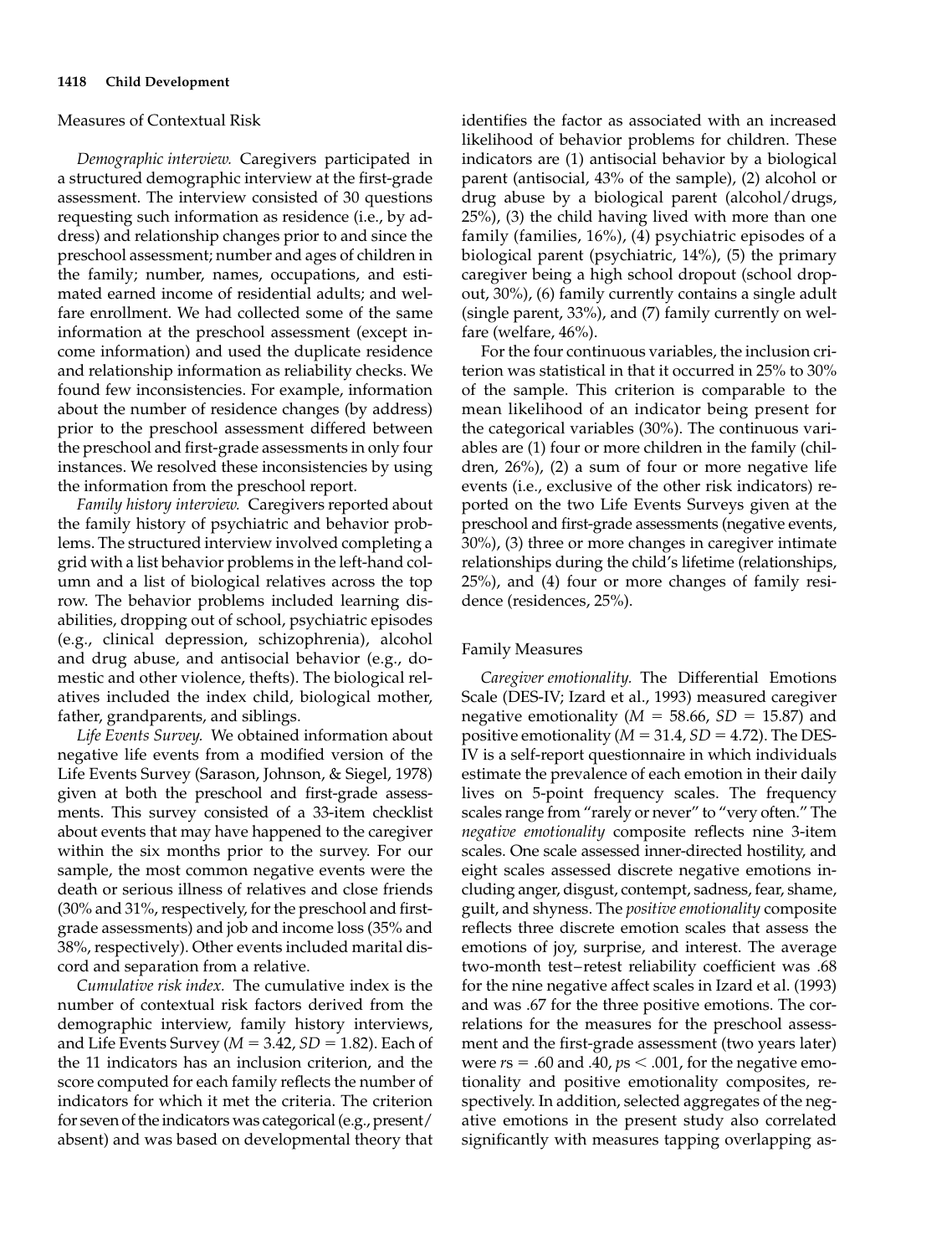pects of emotionality. For example, the aggregate of the six scales reflecting anxiety and depressive symptomatology (i.e., sadness, fear, shame, guilt, shyness, and inner-directed hostility) correlated significantly,  $r(154) = .59$ ,  $p < .001$ ) with scores on the Beck Depression Inventory (Beck & Steer, 1987). Similarly, the aggregate of the three scales reflecting hostility (anger, disgust, and contempt) correlated significantly with the hostility/aggression scale,  $r(154) = .47$ ,  $p < .001$ ) on the Zuckerman-Kuhlman 5-factor personality inventory (Zuckerman, Kuhlman, Joiremen, Teta, & Kraft, 1993).

*Child adaptability.* The Behavioral Style Questionnaire (BSQ; McDevitt & Carey, 1978) provided the measure of child adaptability for the present study. The BSQ contains 112 items that reflect nine empirically derived dimensions of child temperament. One dimension concerns adaptability ( $M = 3.16$ ,  $SD =$ .71). The caregiver rated the frequency of the child's behaviors on a 6-point Likert scale from "almost never" to "almost always." McDevitt and Carey report a test–retest reliability coefficient of .89 on the BSQ total score. The adaptability scales from the preschool and first-grade assessments correlated significantly,  $r(154) = .56$ ,  $p < .001$ ).

#### Child Outcome

The total problem behavior score ( $M = 37.56$ ,  $SD =$ 28.08) on the Teacher Report-Form of the Child Behavior Checklist (CBCL; Achenbach, 1991) was the measure of first-grade problem behaviors. The total problem behavior score reflects the scores on items from scales tapping aggressive behavior, delinquent behavior, withdrawn behavior, anxious/depressed behavior, somatic complaints, social problems, thought problems, and attention problems. We chose the total problem score because it is a nonspecific measure of child functioning in school, which makes the measure suitable for assessing general relations between contextual adversity and children's school adaptation. Achenbach (1991) reports excellent test–retest reliability for the CBCL, and the bibliography of Brown and Achenbach (1993) includes more than 1000 studies that have used the CBCL in various forms.

## **RESULTS**

#### Additive Factor Model

Table 1 shows the bivariate correlations among the 11 contextual risk indicators and child total problem scores. The risk indicators are binomial, which means that the correlations may be attenuated somewhat. We explored the additive relations with a hierarchical regression. The first block of variables concerned caregiver negative emotionality, caregiver positive emotionality, and child adaptability; the second block contained the 11 risk indicators. The goal of the block order was to determine the effects associated with the risk indicators after controlling for the proximal family variables. We did not have sufficient power to test for interactions among the risk indicators and proximal variables.

As shown in Table 2, the model was significant,  $F(14, 132) = 2.74$ ,  $R^2 = .23$ ,  $p < .01$ , and both blocks accounted for significant change in variance. Table 2 also shows the unique effects (i.e., squared semipartial correlations) for each variable. The  $\beta$  values are standardized in this table and the other tables. Alcohol/ drugs was the only individual risk indicator accounting for significant unique variance  $(R^2 = .02)$ .

The patterns of intercorrelations in Table 1 and the regression results suggest the possibility that the risk

Table 1 Correlations among the Risk Indicators and Total Problems  $(N = 155)$ 

| Variable                          |         | 2       | 3       | 4       | 5       | 6      | 7      | 8      | 9       | 10     | 11  | 12 |
|-----------------------------------|---------|---------|---------|---------|---------|--------|--------|--------|---------|--------|-----|----|
| 1. Antisocial<br>2. Alcohol/drugs | $.45**$ |         |         |         |         |        |        |        |         |        |     |    |
| 3. Families                       | $-.06$  | $-.10$  |         |         |         |        |        |        |         |        |     |    |
| 4. Children                       | $-.02$  | $-.01$  | $-.18*$ |         |         |        |        |        |         |        |     |    |
| 5. Negative events                | $.23**$ | $.15*$  | $-.07$  | $-.01$  |         |        |        |        |         |        |     |    |
| 6. Psychiatric                    | $.20**$ | $.19**$ | .05     | $-.14*$ | $.19**$ |        |        |        |         |        |     |    |
| 7. Relationships                  | $.21**$ | $.13*$  | .04     | $-.11$  | .09     | .09    |        |        |         |        |     |    |
| 8. Residences                     | $.15*$  | .11     | .12     | .08     | $.18*$  | .07    | $.17*$ |        |         |        |     |    |
| 9. School dropout                 | .00     | .08     | .03     | .12     | .05     | $-.01$ | $-.12$ | $-.04$ |         |        |     |    |
| 10. Single parent                 | .00     | $-.08$  | $-.07$  | $-.05$  | $-.17*$ | .01    | .12    | $-.07$ | .00     |        |     |    |
| 11. Welfare                       | $.17*$  | .00.    | $-.06$  | .09     | $-.09$  | .01    | .04    | .05    | $.23**$ | $.18*$ |     |    |
| 12. Total problems                | $.32**$ | $.31**$ | $-.03$  | .00     | $.22**$ | .12    | $.19*$ | $.15*$ | .13     | .01    | .10 |    |

 $* p < .05; ** p < .01.$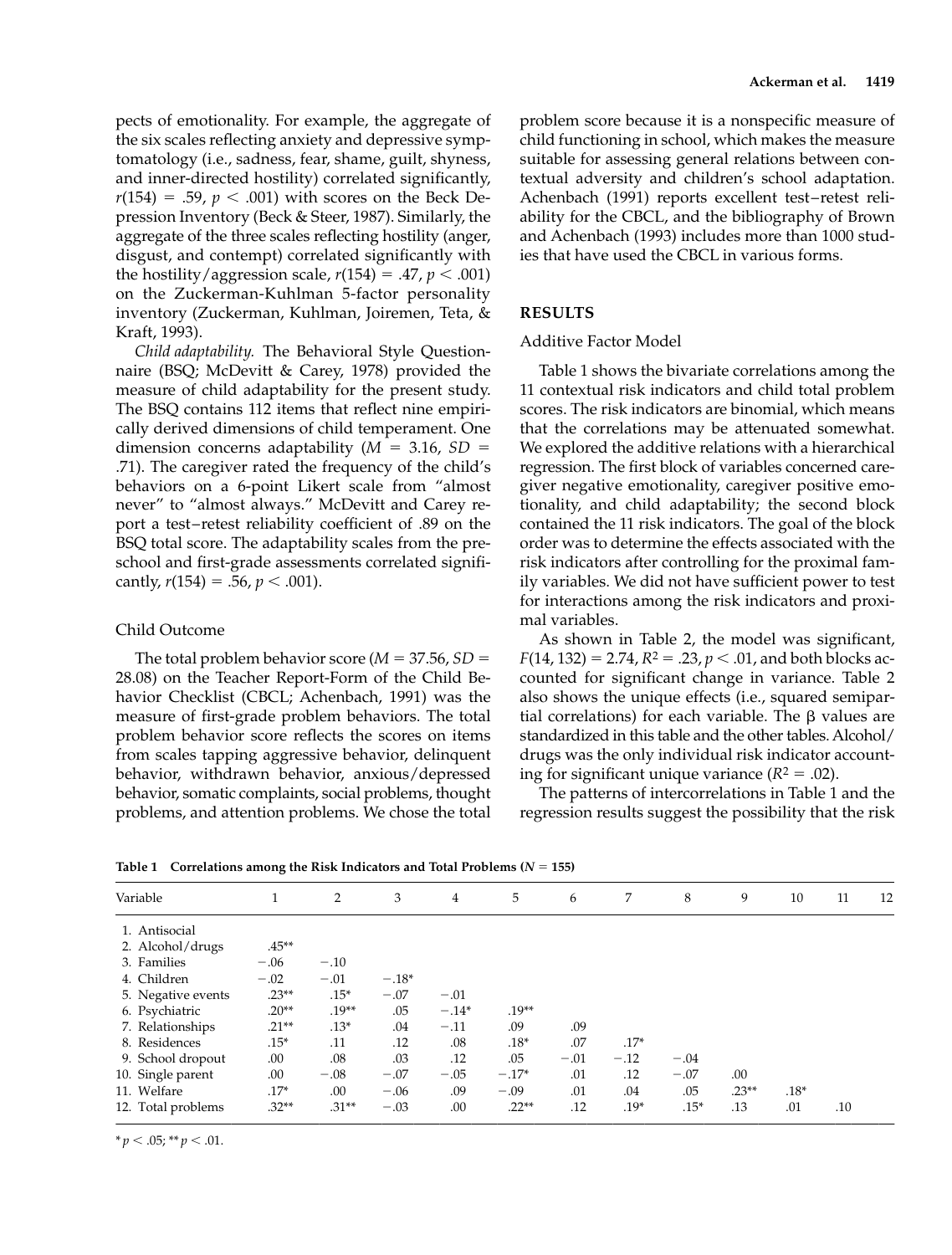**Table 2 Summary of the Regression of Total Problem Scores on the Proximal Variables and Risk Indicators**

| Variable              | β <sup>a</sup> | $sR^2$   | $R^2$ ch | df      | Fch      |
|-----------------------|----------------|----------|----------|---------|----------|
| Proximal<br>1.        |                |          | .10      | 3, 143  | $5.10**$ |
| Negative emotionality | .09            | .01      |          |         |          |
| Positive emotionality | $-.09$         | .01      |          |         |          |
| Child adaptability    | .25            | $.06***$ |          |         |          |
| 2 Risk indicators     |                |          | .13      | 11, 132 | 1.99**   |
| Antisocial            | .16            | .02      |          |         |          |
| Alcohol/drugs         | .18            | $.02*$   |          |         |          |
| Families              | $-.05$         | .00      |          |         |          |
| Children              | $-.01$         | .00      |          |         |          |
| Negative events       | .12            | .01      |          |         |          |
| Psychiatric           | $-.05$         | .00      |          |         |          |
| Relationships         | .05            | .00      |          |         |          |
| Residences            | .01            | .00      |          |         |          |
| School dropout        | .08            | .00      |          |         |          |
| Single parent         | .01            | .00      |          |         |          |
| Welfare               | .02            | .00      |          |         |          |
| Model                 |                |          | .23      | 14, 132 | $2.74**$ |

 $a \beta$  values are standardized.

 $* p < .05; ** p < .01.$ 

indicators co-occurred differentially and that particular groupings of the variables related differentially to children's problem behaviors. We examined this possibility with a principal components factor analysis with a varimax rotation. The results yielded five factors with eigenvalues  $>1.0$ . We then regressed children's total problem scores on the factor scores. The regression equation was significant,  $F(5, 149) = 6.68$ ,  $R^2 = .18$ ,  $p < .001$ , and the results showed that the first factor (i.e., with the highest eigenvalue) accounted for significant unique variance,  $\beta$  = .40,  $R^2$  = .16. The variance associated with the other factors ranged from .00 to .02 and was not significant in any case. In the first factor, the item loadings were highest for alcohol/drugs (.77), antisocial behavior (.75), negative life events (.53), and psychiatric episodes (.49). The loadings for the other variables on the first factor ranged from .24 to  $-$ .20, though these variables had high loadings on at least one other factor. For example, the loadings of school dropout and welfare, respectively, were  $.05$  and  $-.08$  on the first factor and .77 and .70 on the third factor. This analysis shows that four variables in particular tended to co-occur and accounted for most of the variance in children's total problem scores.

#### Cumulative Risk Model

The left columns of Table 3 show the numbers and percentages of families at each level of cumulative

**Table 3 Number of Families, Mean Total Problem Scores, and Percentages of Children in the Clinical Range for Each Level of Cumulative Risk**

|                 |     |               |      |      | Clinical<br>Range |          |  |
|-----------------|-----|---------------|------|------|-------------------|----------|--|
| Risk<br>Factors | N   | $\frac{0}{0}$ | Mean | SD   | п                 | $\%$     |  |
|                 |     |               |      |      |                   |          |  |
| $\overline{0}$  | 8   | 5.2           | 21.1 | 22.9 | $\theta$          | $\Omega$ |  |
| 1               | 14  | 9.0           | 16.4 | 16.9 | $\Omega$          | $\Omega$ |  |
| 2               | 35  | 22.6          | 36.1 | 24.3 | 8                 | 22.9     |  |
| 3               | 26  | 16.8          | 30.2 | 23.1 | 4                 | 15.4     |  |
| 4               | 21  | 13.5          | 37.4 | 30.2 | 4                 | 19.0     |  |
| 5               | 28  | 18.1          | 48.2 | 27.7 | 9                 | 32.1     |  |
| 6               | 16  | 10.3          | 59.4 | 30.6 | 9                 | 56.3     |  |
| $7+$            | 7   | 4.5           | 54.7 | 27.9 | 3                 | 42.9     |  |
| Sample          | 155 | 100.0         | 38.1 | 27.9 | 37                |          |  |

risk. We grouped scores of 7 and above as level 7. The fourth and fifth columns show the means and standard deviations of total problem scores for each level, and the right columns show the numbers and proportions (i.e., of the *n* at each level) of children in the clinical range of total problem scores. The criterion for clinical range is a standardized score  $(t \text{ score}) >65$ . The table shows that higher levels of cumulative risk generally exceeded middle levels, and middle levels exceeded lower levels, in mean total problem scores and in the likelihood of children being in the clinical range.

We tested the apparent relation between cumulative level and more serious levels of problem behaviors in two ways. First, a one-way analysis of variance showed that the cumulative index scores were higher for children in the clinical range ( $n = 37$ ,  $M = 4.41$ ,  $SD = 1.71$ ) than for the other children ( $n = 118$ ,  $M =$ 3.12,  $SD = 1.78$ ). Second, a discriminant function analysis showed that the risk levels differed significantly in the likelihood of children being in the clinical range, Wilk's  $\lambda = .86$ ,  $\chi^2(7, N = 155) = 21.86$ ,  $p =$ .003. The canonical correlation overall was .37.

Table 4 shows the correlations among the cumulative index, the proximal variables, and child total

**Table 4 Correlations for the Cumulative Risk Index, Proximal Variables, and Child Total Problem Scores**

| Variable                                                                                                                       |                                     |                             | З                |        |  |
|--------------------------------------------------------------------------------------------------------------------------------|-------------------------------------|-----------------------------|------------------|--------|--|
| 1. Cumulative index<br>2. Negative emotionality<br>3. Positive emotionality<br>4. Child adaptability<br>5. Total problem score | $.18*$<br>.01<br>$.31**$<br>$.37**$ | $-.06$<br>$.29**$<br>$.16*$ | $-.08$<br>$-.12$ | $27**$ |  |

 $* p < .05; ** p < .01.$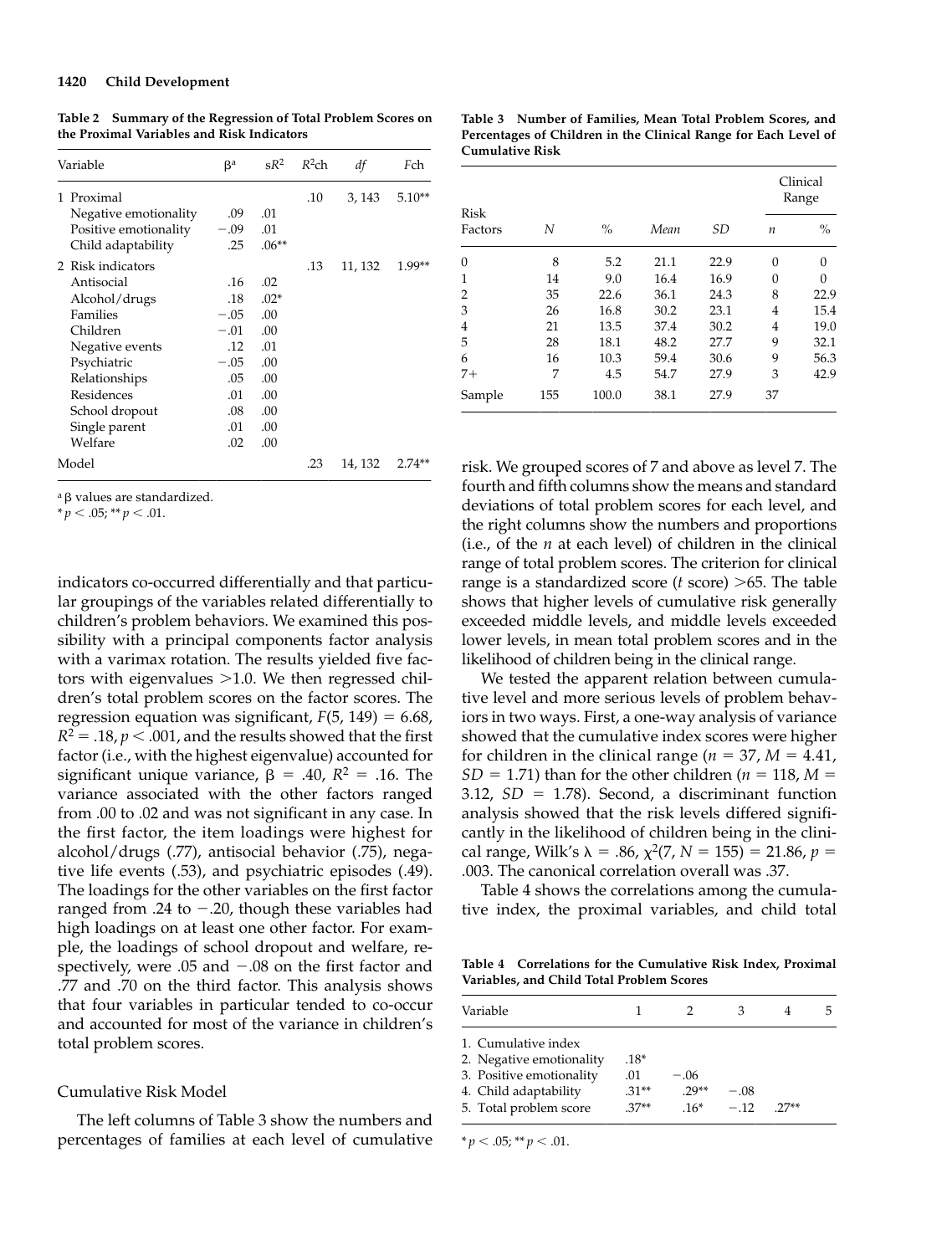problem scores. Noteworthy in the table are the significant correlations among the index, child adaptability, and child problem scores. These correlations provide evidence for the feasibility of a mediational hypothesis among the variables.

A hierarchical regression explored the relations among the variables. The first block contained the proximal variables, the cumulative index was second, and the third block contained the terms denoting the interactions of the cumulative index with the emotionality variables. Again the variables were ordered to determine the effects for the cumulative index after controlling for the proximal variables. Table 5 shows the results. The model as a whole was significant,  $F(6, 140) = 5.98$ ,  $R^2 = .21$ ,  $p < .001$ , and all three blocks accounted for a significant change in *R*2 (.10, .07, and .04, respectively).

We interpreted the interactions in the manner recommended by Jaccard, Turrisi, and Wan (1990) for continuous variables. We computed conditional unstandardized  $\beta$  coefficients for the cumulative index at low  $(-1 S D)$ , medium (the mean), and high  $(+1$ *SD*) values of the moderator variable. The results showed that the values decreased for increasing levels of negative emotionality (respective  $\beta$  values = 25.74, 23.30, and 20.85). This result indicates that the relation between the cumulative index and total problem scores was stronger for lower levels of caregiver negative emotionality than for higher levels. Similarly, the results showed decreasing  $\beta$  values for increasing levels of positive emotionality (respective  $\beta$  values = 16.80, 14.12, and 11.39). This result indicates that the relation between the cumulative index and total problem scores was weaker for higher levels of caregiver positive emotionality than for lower levels.

We tested the hypothesis that child adaptability

**Table 5 Summary of the Regression of Child Total Problem Scores on the Cumulative Risk Index and Proximal Variables**

| Variable |                                                                                                | $\beta^a$            |                       | $sR^2$ $R^2$ ch | df     | Fch               |
|----------|------------------------------------------------------------------------------------------------|----------------------|-----------------------|-----------------|--------|-------------------|
|          | 1 Proximal<br>Negative emotionality (A)<br>Positive emotionality (B)<br>Child adaptability (C) | .09<br>$-.09$<br>.25 | .01<br>.01<br>$.06**$ | .10             | 3, 143 | $5.10**$          |
|          | 2 Risk indicators<br>Cumulative index (D)                                                      | .28                  | $.07**$               | .07             |        | $1,142$ $11.63**$ |
|          | 3 Interactions<br>$A \times D$<br>$B \times D$                                                 | $-.73$<br>$-1.20$    | $.02*$<br>$.03*$      | .04             | 2.140  | $3.44*$           |
|          | Model                                                                                          |                      |                       | .21             | 6.140  | $5.98**$          |

 $a \beta$  values are standardized.

 $* p < .05; ** p < .01.$ 

partially mediated the relation between the cumulative index and child problem behaviors using the method suggested by Baron and Kenny (1986) with three independent regressions. The goals were (1) to show that variable A (cumulative index) relates to variable C (total problem scores), (2) to show that variable A relates to the mediating variable B (adaptability), and (3) to show that the relation of A to C is reduced in the presence of variable B, which also relates significantly to variable C. The results of the first equation showed that the cumulative index related significantly to child problem scores ( $R^2 = .14$ ). The second equation showed that the cumulative index related significantly to child adaptability  $(R^2 = .09)$ . In the third equation, the squared partial correlation coefficients were significant for both adaptability  $(R^2 =$ .03) and the cumulative index  $(R^2 = .09)$ , but so was the reduction in variance explained by the cumulative index from the first equation ( $R^2$  decrease = .05). These results show covariation among the variables and some support for the partial mediation hypothesis.

## **DISCUSSION**

This study explored the relation between contextual risk and the problem behaviors of 6- and 7-year-old children from economically disadvantaged families. We selected this economically narrow sample with the purpose of exploring the diversity among the families, and because the moderating and mediating functions of caregiver and child variables may differ with economic resources (cf. Baldwin et al., 1993; Deater-Deckard et al., 1996). The results suggest the usefulness of a cumulative index representation of contextual risk. Caregiver negative and positive emotionality may moderate the relation between cumulative risk and child problem behaviors, and child temperamental adaptability may partially mediate this relation.

#### Contextual Risk

Eleven indicators were used to index contextual risk. The indicators reflected contextual variables occurring over the child's lifetime that could influence family functioning, but they did not include proximal process variables potentially framing parent–child interactions. In this respect, our set of indicators differs from the broader sets employed by Sameroff et al. (1997), Fergusson et al. (1994), and others, that index global environmental adversity.

Table 1 shows that the bivariate correlations among the indicators, and between the indicators and child total problem scores in school, generally were small. The size of these correlations may reflect our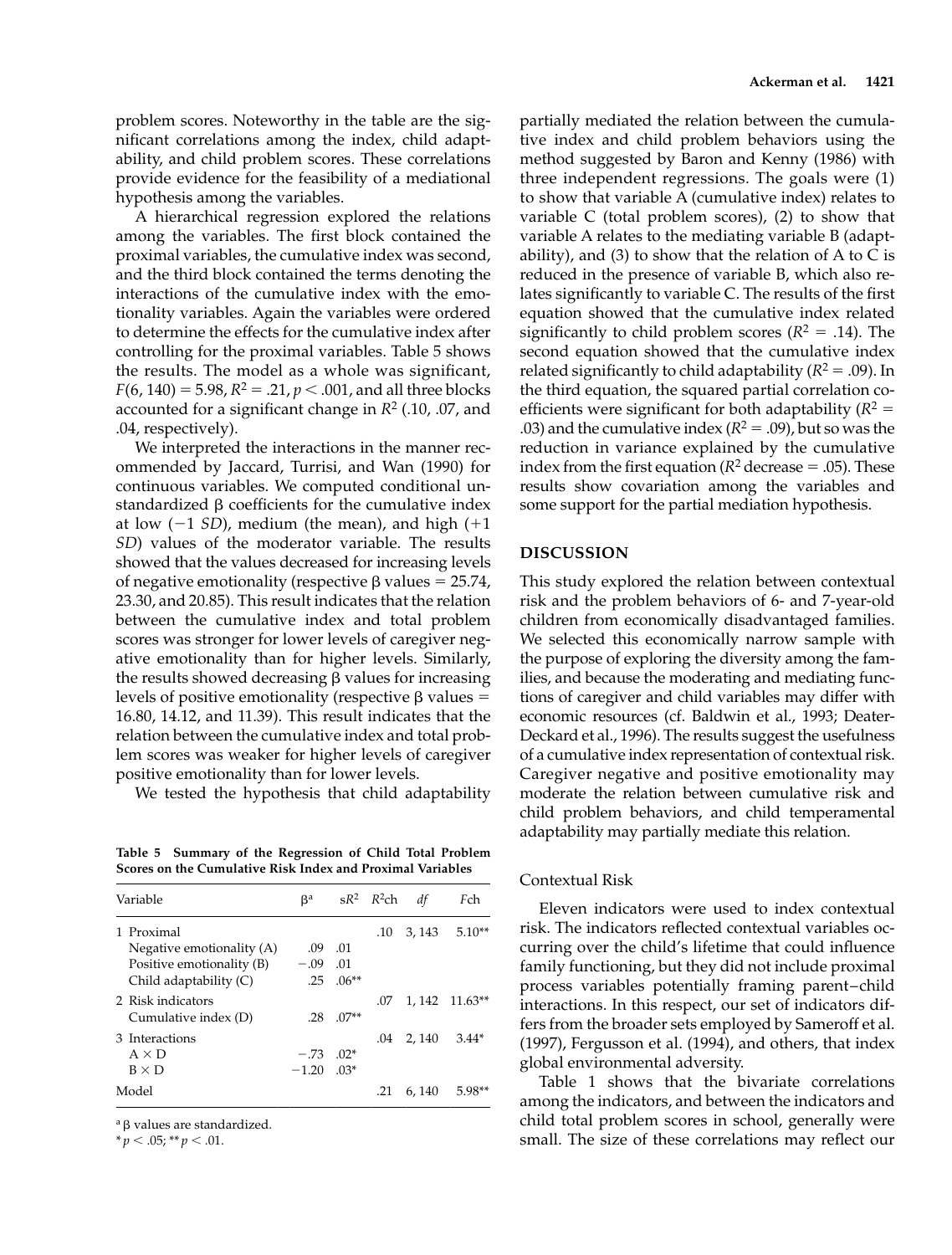use of a relatively homogeneous sample of economically disadvantaged families, because the relations among poverty cofactors generally are stronger for more heterogeneous samples (cf. Sameroff et al., 1997). This difference suggests the importance of restricting the sample when exploring the diversity among disadvantaged families. For instance, the correlations suggest that single parenthood and the caregiver being a school dropout pose little unique risk for the children in our sample, though the risk status of these variables is well established elsewhere (cf. Astone & McLanahan, 1991; Duncan & Brooks-Gunn, 1997; McLanahan & Sandefur, 1994; Weinraub & Gringlas, 1995). Perhaps these variables are more normative for economically disadvantaged families than for more advantaged families (McLanahan, 1997; McLoyd, 1998), and the risk is due primarily to the association with income poverty (Brooks-Gunn, Duncan, & Maritato, 1997).

One question of this study concerned how to represent contextual risk for the children of economically disadvantaged families. Adding individual variables and exploring unique effects furthers the important goal of isolating qualitatively distinct sources of contextual risk. The correlations in Table 1 support the feasibility of this approach by showing differences in the relations among the 11 contextual variables and child total problem scores. The approach also gains support from the finding that the risk indicator block (see Table 2) explained a significant and robust proportion of the variance  $(R^2 = .13)$  of the problem scores after partialling the variance associated with the proximal variables.

The results also suggest limitations of this additive factors approach. First, only one indicator (alcohol/ drugs) accounted for significant unique variance in total problem scores, and even this effect was weak  $(R<sup>2</sup> = .02)$ . Second, single indicators were not associated with children in the clinical range of total problem scores, as shown in the right columns of Table 3. These results are consistent with the claims of Liaw and Brooks-Gunn (1994) and Sameroff et al. (1997) that individual risk factors lack power in explaining child problem behaviors in general, and usually do not predict serious levels of problem behaviors. Similarly, given the weak variable intercorrelations, the discrepancy of the block effect ( $R^2 = .13$ ) and the unique variance accounted for by individual variables in the block ( $R^2$  total = .05) provide evidence that child maladaptation varies more with the number of contextual risk factors than with the type of factor. Multiple factors may have synergistic effects in potentiating problem behaviors.

Third, the results suggest that variable reduction strategies may be useful in isolating clusters of risk

indicators that co-vary and that relate differentially to child problem behaviors. Such clusters could have practical significance for identifying families most appropriate for means-tested intervention services. Our factor analysis showed, for example, that antisocial behavior, alcohol/drugs, negative life events, and psychiatric episodes had particularly high loadings on one factor. A subsequent regression showed that this factor was far more powerful than the others in explaining child problem behaviors. Given current knowledge, such procedures for variable reduction probably should be exploratory rather than confirmatory because the nature of the variables that cluster together is likely to vary with sample characteristics and with the number and nature of risk indicators. A good case can be made, for instance, for expanding our small set of 11 variables to include community factors, like density of impoverished families, residential instability, and childcare burden (Brooks-Gunn, Duncan, & Aber, 1997; Chase-Lansdale & Gordon, 1996; Coulton, Korbin, Su, & Chow 1995).

Our alternative to the additive factors approach was to cumulate the contextual risk indicators and explore the relation between an index representing the number of indicators, rather than the type of indicator, and child problem behaviors. The results provided two kinds of evidence for the usefulness of a cumulative index. First, the cumulative index performed well in discriminating children with serious levels of problem behaviors. The results showed, for example, that the cumulative index scores differed significantly for children above and below the criterion for the clinical range of problem behaviors. In addition, the likelihood of children being in the clinical range differed with cumulative level, as shown in Table 3. The likelihood was zero for levels with zero and one indicator, and was around 50% for levels with six and seven indicators.

Second, Table 5 shows that the cumulative index accounted for 7% of the variance in total problem scores after partialling the variance associated with the proximal variables. This contribution of the cumulative index was highly significant. Note that this contribution also is somewhat smaller than the contribution of the block of individual indicators ( $R^2 = .13$ ) for the additive factors model, though larger than the largest unique contribution of any individual indicator  $(R^2 = .02)$ . In this regard, the cumulative index also may underestimate the relation between contextual adversity and child problem behaviors.

These results are consistent with those of Fergusson et al. (1994), Sameroff et al. (1993, 1997), and others in showing that a cumulative index of environmental adversity accounts for significant and substantial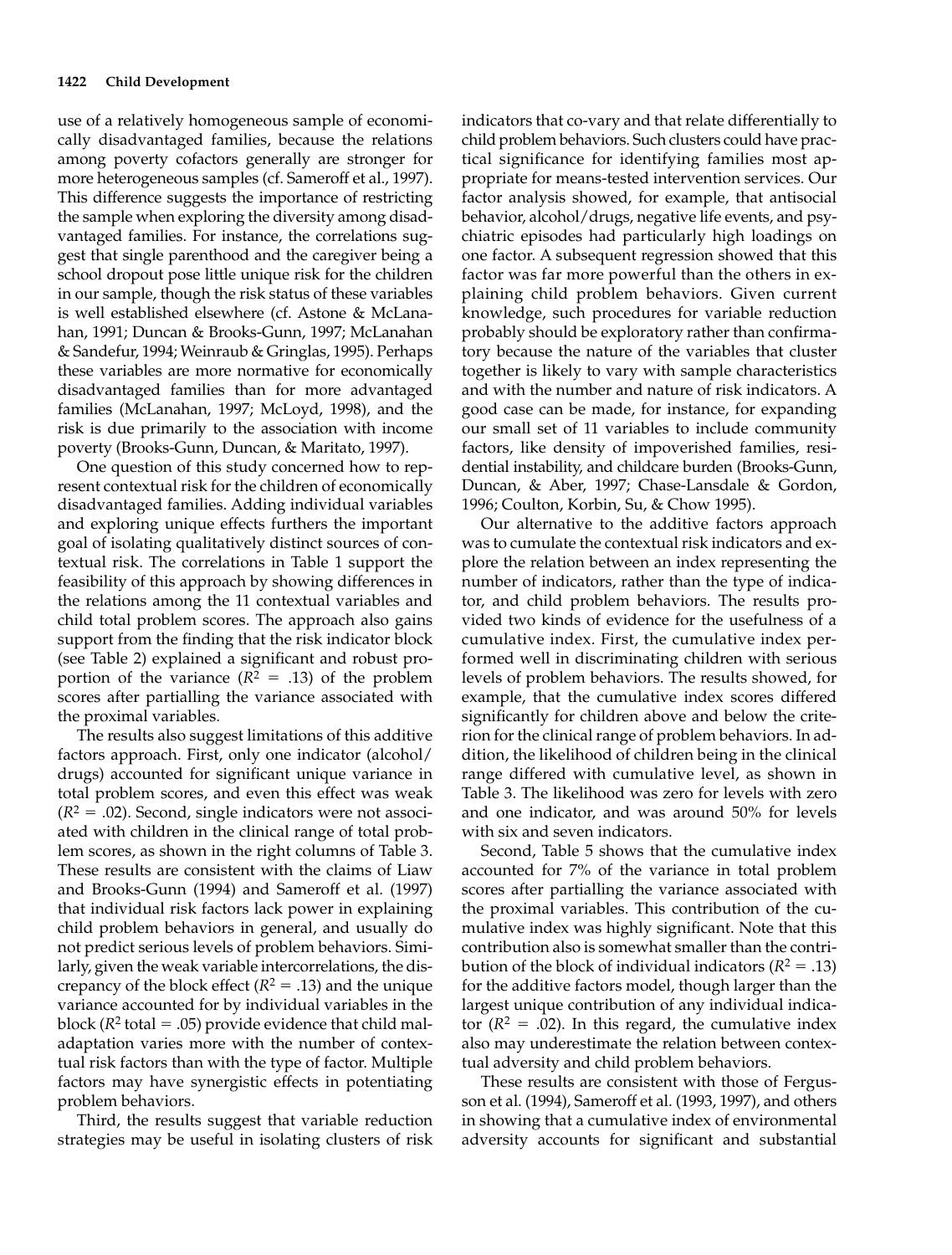variance in child and adolescent problem behaviors. The results provide further evidence that child maladaptation usually may be a product of multiple environmental risks (Rutter, 1979), and they suggest that an index representing the number of risk factors may be useful in predicting serious behavior problems. Reducing contextual variables to a single index also is useful in facilitating tests for interactions of contextual adversity with proximal variables, like caregiver emotionality and child adaptability.

Note that Liaw and Brooks-Gunn (1994) and Pungello et al. (1996) also have tested alternative representations of environmental adversity in relation to child problem behaviors, and generally found both advantages and disadvantages of additive factors and cumulative index models. One determinant of the relative advantages may be the number of contextual variables under consideration. Reducing contextual adversity to income and stressful life events, for example, enabled Pungello et al. (1996) to test for interactions as well as for the unique effects of additive factors for an economically heterogeneous sample. A second determinant may be the potential specificity in the relation between individual variables and child outcomes. A single cumulative index forfeits the possibility of identifying specific risk-outcome relations, although smaller indexes representing theoretically derived risk clusters may be useful in this regard (cf. Ackerman, Kogos, Youngstrom, Schoff, & Izard, 1999).

## Caregiver Emotionality

Our cumulative index differs from those of Sameroff et al. (1993, 1997) and others (cf. Fergusson et al., 1994) in that our narrow index of contextual risk did not include proximal family variables. The empirical importance of distinguishing between contextual and proximal sources of environmental adversity is the potential independence of their contributions to child problem behaviors. Tables 2 and 5 provide strong evidence for this independence, as does the recent study by Deater-Deckard, Dodge, Bates, and Pettit (1998). The theoretical importance is that the distinction enables exploration of the possible mechanisms through which contextual risk may influence child outcomes. We tested two specific hypotheses about caregiver emotionality as a moderator of the relation between contextual risk and child problem behaviors.

The hypothesis about negative emotionality was that the relation between contextual risk and child problem behaviors would be stronger in situations of lower negative emotionality than in situations of higher negative emotionality. Our assumption was that high caregiver negativity would establish a critical and hostile frame for caregiver–child interactions that would dominate the influence of contextual risk. This assumption was based in part on the claims of Shaw et al. (1996) that caregiver variables dominate in accounting for child behavior problems in disadvantaged families. The significant interaction shown in Table 5 and the interpretation of this interaction provide evidence consistent with our hypothesis.

The hypothesis about positive caregiver emotionality was that high positive emotionality might protect children in situations of high cumulative risk. A factor is protective if it is associated with a reduction in the negative effects of a risk variable. This hypothesis was based on work by Baldwin et al. (1993), Gottman et al. (1996), and Wilson & Gottman (1996), showing that positive emotionality may have an especially important influence on child outcomes in high risk situations; the hypothesis is motivated in particular by the lack of attention to positive emotionality in developmental studies. In support of this hypothesis, we found a significant interaction between the cumulative index and positive emotionality and the interpretation of this interaction indicated that the strength of the relation between the index and problem behavior varied inversely with positive emotionality. Thus, higher positive emotionality tended to mute the influence of higher cumulative risk. This evidence is consistent with the protection hypothesis.

These findings for negative and positive caregiver emotionality have several implications. First, the results suggest the importance of examining possible moderators of the relation between contextual risk and child outcomes. It is critical to determine situations in which contextual risk may or may not have effects and how contextual risk translates to child outcomes. Including proximal variables in a cumulative index limits any analysis of situational variation or translation mechanisms.

The second implication concerns the importance of focusing on caregiver emotionality variables in conceptualizing the interrelations between contextual risk, family processes, and child outcomes. Caregiver emotionality may play a central role in moderating these relations, because it has an enduring influence on all family interactions (cf. Gottman et al., 1996). For example, high negative emotionality may dominate family functioning in that it both causes and reflects changes in intimate partner relationships (a risk indicator), and it provides an overbearing negative climate for child development. Similarly, positive emotionality may play a critical role in framing positive and supporting parenting, which may moderate the relation between family adversity and children's adjustment (Pettit et al., 1997).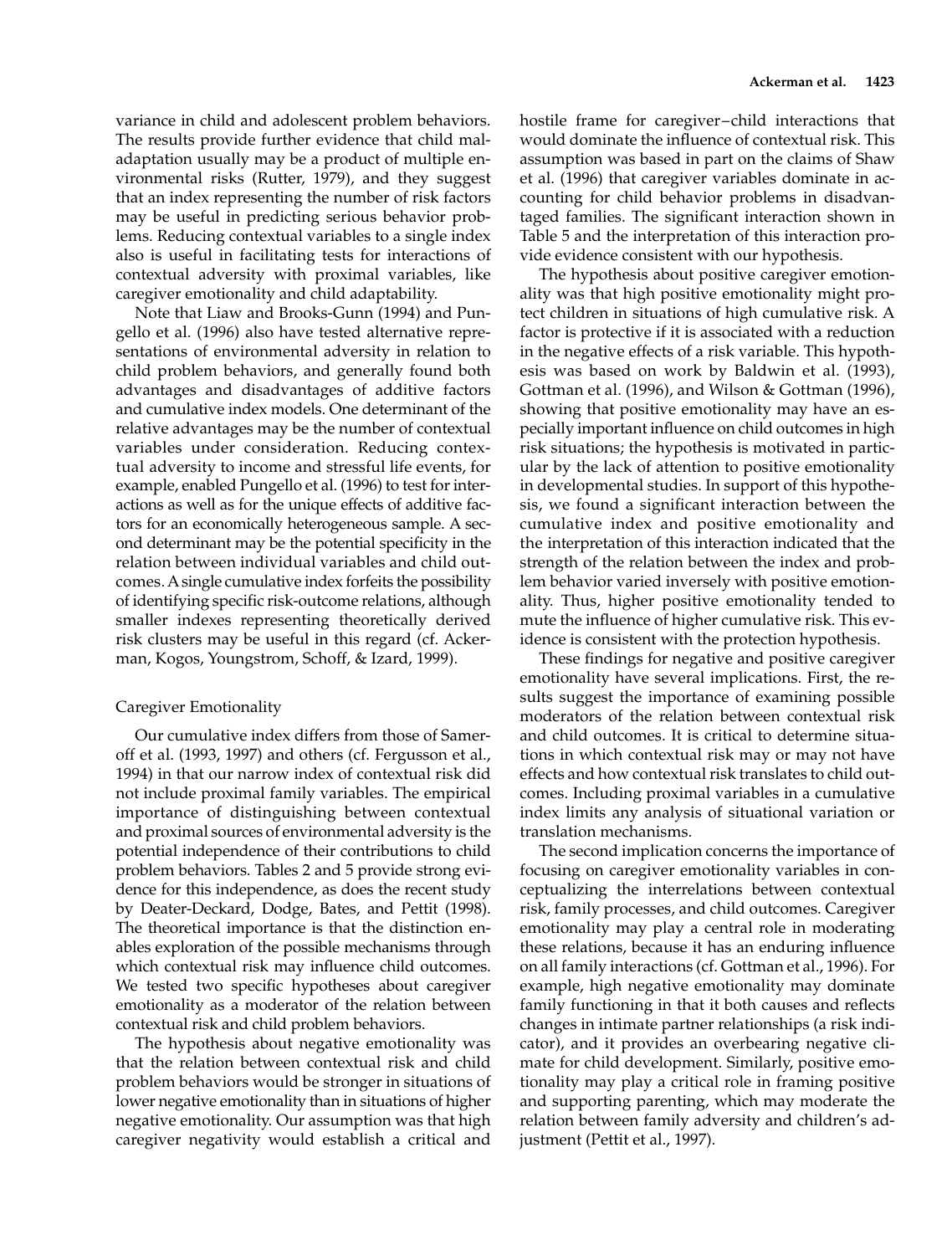#### **1424 Child Development**

We also note two caveats concerning these implications. The first is that caregiver emotionality may influence the extent of contextual risk and vice versa. Such bidirectional effects obscure interpretation of the relations among variables. In the present study with disadvantaged families, the weak correlations between the cumulative index and negative,  $r(154)$  = .18, and positive,  $r(154) = .01$ , emotionality suggest that this kind of selection effect was small. The low correlation with positive emotionality, in particular, is consistent with the findings of Diener and Diener (1996) and others (Lykken & Tellegen, 1996) that subjective well being is related weakly to economic adversity and its cofactors.

The second caveat is that the moderating role of caregiver emotionality may specifically concern enduring aspects of emotionality that reflect dispositional variables. The DES-IV measure of emotionality is designed to assess trait emotionality, and indeed the test–retest correlations across two years were .60 for negative emotionality and .40 for positive emotionality. In contrast, the results of studies showing that caregiver negative mood mediates between family adversity and child outcome typically concern more episodic dysphoria resulting from acute environmental events, such as income loss. It is fair to state, however, that a better grasp on why and in what situations caregiver emotionality may function as a moderator or mediator awaits more research.

#### Child Adaptability

Our hypothesis was that children's temperamental adaptability would partially mediate the relation between cumulative risk and children's problem behaviors. The empirical motivation for this hypothesis comes from the finding of Barocas et al. (1991) that a child variable (attention) mediated the relation between contextual risk and child outcome for children from the RLS. The theoretical motivation derives from the suggestions of Rothbart and Ahadi (1994) and others that temperamental adaptability in particular may index an aspect of self-regulation involving stress reactivity, and that the development of self-regulation processes may be impaired by chronically stressful and chaotic environments. Thus, temperamental adaptability may provide one link between contextual risk and problems of behavior regulation in school.

Our results provide some support for a partial mediation hypothesis. In particular, the three regressions suggested by Baron and Kenny (1986) showed that the cumulative index significantly predicted child problem scores, the index significantly predicted child adaptability, and both the index and adaptability significantly predicted child problem scores when entered together. Most important, the cumulative index showed a significant reduction in the variance explained in the first and last equation. The equations establish covariation among the variables and provide some evidence that adaptability partially mediated the relation between the cumulative index and child problem scores. Although the mediating effect was weak at best, the results have theoretical importance in identifying a possible mechanism linking contextual risk to child problem behaviors and demonstrating the need for more research on this topic.

Finally, it is important to note some general limitations of this study. One is that our family history information reflects retrospective reporting by the caregiver. In addition, the status of the information was not qualified in terms of chronicity or recency. A second limitation is that information on all the variables except the outcome variable (i.e., teacher reports of problem behaviors) came from the same informant. This procedure could have affected the unique variance in problem behaviors explained by each variable. Third, the analyses do not permit causal conclusions, and it is likely that child problem behaviors, temperamental adaptability, and caregiver emotionality play some role in eliciting the events comprising the risk indicators. Finally, our sample is mostly composed of African American families, and sample size limited our ability to test for ethnicity differences in the relations between contextual risk and problem behaviors. Thus, our results lack demonstrated generality, and are most appropriate in reference to African American families.

In summary, the results showed that the extent of contextual adversity predicts the problem behaviors in school of 6- and 7-year-old children from economically disadvantaged families, and that a cumulative index may be a particularly useful representation of contextual risk in some situations. Proximal process variables involving caregiver negative and positive emotionality moderated the relation between the cumulative index and child problem behaviors, thus providing evidence about situations in which contextual risk may or may not influence child behavior. A child variable provided evidence about another mechanism of influence in that temperamental adaptability partially mediated the relation between the cumulative index and problem behaviors.

## **ACKNOWLEDGMENTS**

The W. T. Grant Foundation supported this research. We thank the children and caregivers who have participated in this research project, and the teachers and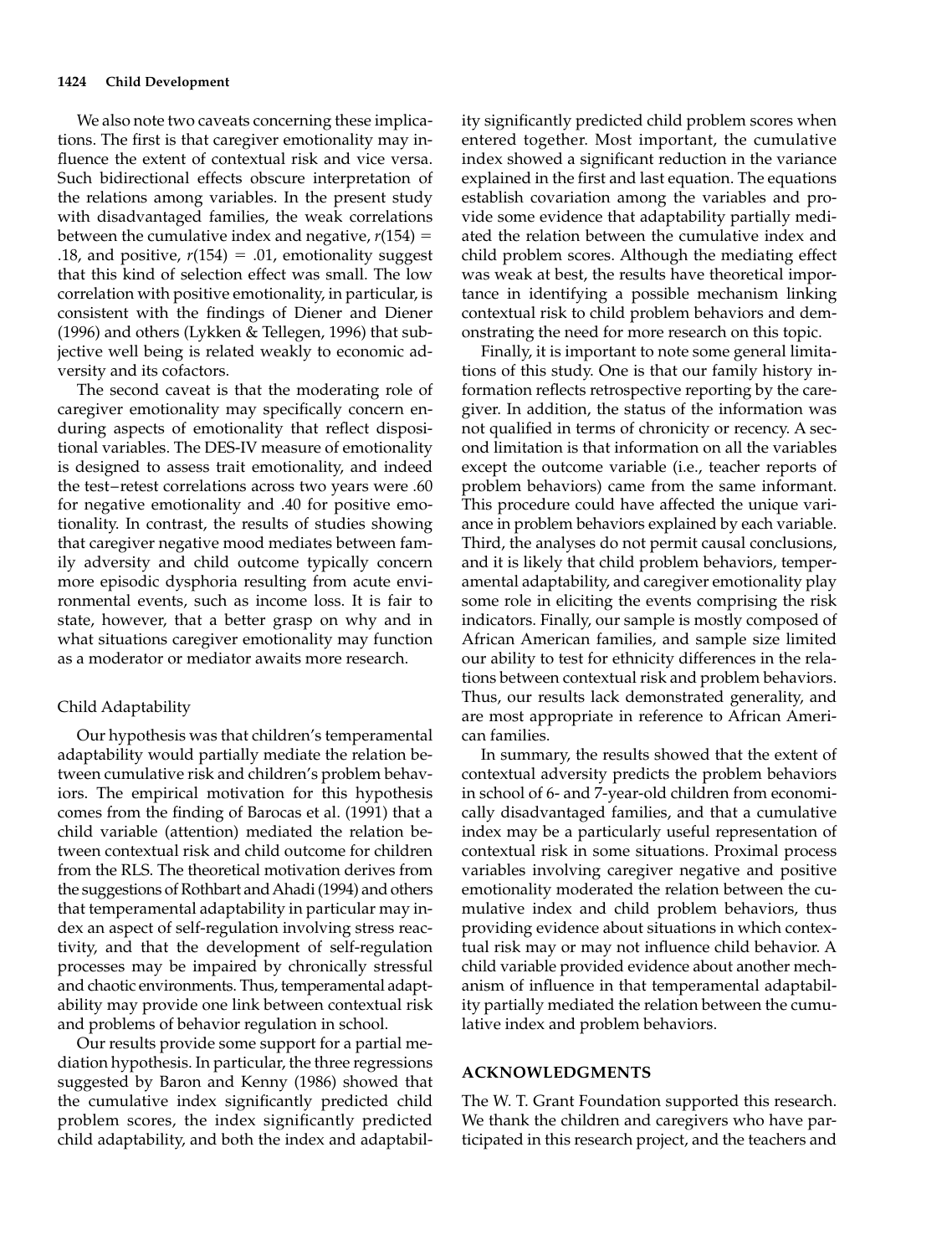staffs of the many elementary schools that contributed to the research.

## **ADDRESSES AND AFFILIATIONS**

Corresponding author: Brian P. Ackerman, Department of Psychology, University of Delaware, Newark, DE 19716; e-mail: BPA@udel.edu. Carroll E. Izard and Kristen Schoff are also at the University of Delaware; Eric A. Youngstrom is at Case Western Reserve University, Cleveland, OH; and Jen Kogos is at Applewood Center, Cleveland, OH.

#### **REFERENCES**

- Achenbach, T. M. (1991). *Manual for the Child Behavior Checklist/4–18 and 1991 profile.* Burlington: University of Vermont, Department of Psychiatry.
- Ackerman, B. P., Abe, J. A., & Izard, C. E. (1998). Differential emotions theory and emotional development. In M. F. Mascolo & S. Griffin (Eds.), *What develops in emotional development?* (pp. 85–106). New York: Plenum.
- Ackerman, B. P., Kogos, J., Youngstrom, E., Schoff, K., & Izard, C. (1999). Family instability and the problem behaviors of children from economically disadvantaged families. *Developmental Psychology, 35*, 258–268.
- Astone, N. M., & McLanahan, S. S. (1991). Family structure, parental practices, and high school completion. *American Sociological Review, 56*, 309–320.
- Baldwin, A. L., Baldwin, C. P., Kasser, T., Zax, M., Sameroff, A., & Seifer, R. (1993). Contextual risk and resilience during late adolescence. *Development and Psychopathology, 5*, 741–761.
- Barocas, R., Seifer, R., Sameroff, A. J., Andrews, T. A., Croft, R. T., & Ostrow, E. (1991). Social and interpersonal determinants of developmental risk. *Developmental Psychology, 27*, 479–488.
- Baron, R. M., & Kenny, D. A. (1986). The moderator-mediator variable distinction in social psychological research: Conceptual, strategic, and statistical considerations. *Journal of Personality and Social Psychology, 51*, 1173–1182.
- Beck, A. T., & Steer, R. A. (1987). *Beck Depression Inventory manual* (2nd ed.). San Antonio, TX: Psychological Corporation.
- Brooks-Gunn, J., Duncan, G. J., & Aber, J. L (1997). *Neighborhood poverty: Vol. 1. Context and consequences for children.* New York: Russell Sage Foundation.
- Brooks-Gunn, J., Duncan, G. J., & Maritato, N. (1997). Poor families, poor outcomes: The well-being of children and youth. In G. J. Duncan & J. Brooks-Gunn (Eds.), *Consequences of growing up poor* (pp. 1–17). New York: Russell Sage Foundation.
- Brooks-Gunn, J., Klebanov, P., Liaw, F., & Duncan, G. (1995). Toward an understanding of the effects of poverty upon children. In H. E. Fitzgerald, B. M. Lester, & B. Zuckerman (Eds.), *Children of Poverty* (pp. 3–37). New York: Garland.
- Brown, J. S., & Achenbach, T. M. (1993). *Bibliography of published studies using the Child Behavior Checklist and related*

*materials.* Burlington: University of Vermont, Department of Psychiatry.

- Campbell, S. B., Pierce, E. W., March, C. L., Ewing, L. J., & Szumowski, E. W. (1994). Hard-to-manage preschool boys: Symptomatic behavior across contexts and time. *Child Development, 65*, 836–851.
- Campbell, S. B., Pierce, E. W., Moore, G., Marakovitz, S., & Newby, K. (1996). Boys' externalizing problems at elementary school age: Pathways from early behavior problems, maternal control, and family stress. *Development and Psychopathology, 8*, 701–719.
- Chase-Lansdale, P. L., & Brooks-Gunn, J. (Eds.). (1995). *Escape from poverty: What makes a difference for children?* New York: Cambridge University Press.
- Chase-Lansdale, P. L., & Gordon, R. A. (1996). Economic hardship and the development of five- and six-yearolds: Neighborhood and regional perspectives. *Child Development, 67*, 3338–3367.
- Coll, C. G., Crnic, K., Lamberty, G., Waski, B. H., Jenkins, R., Garcia, H. V., & McAdoo, H. P. (1996). An integrative model for the study of developmental competencies in minority children. *Child Development, 67*, 1891– 1914.
- Conger, R. D., Patterson, G. R., & Ge, X. (1995). It takes two to replicate: A mediational model for the impact of parents' stress on adolescent adjustment. *Child Development, 66*, 80–97.
- Coulton, C. J., Korbin, J. E., Su, M., & Chow, J. (1995). Community level factors and child maltreatment rates. *Child Development, 66*, 1262–1276.
- Cummings, E. M., & Davies, P. (1996). Emotional security as a regulatory process in normal development and the development of psychopathology. *Development and Psychopathology, 8*, 123–139.
- Deater-Deckard, K., Dodge, K. A., Bates, J. E., & Pettit, G. S. (1996). Physical discipline among African American and European American mothers: Links to children's externalizing behaviors. *Developmental Psychology, 32*, 1065– 1072.
- Deater-Deckard, K., Dodge, K. A., Bates, J. E., & Pettit, G. S. (1998). Multiple risk factors in the development of externalizing behavior problems: Group and individual differences. *Development and Psychopathology, 10*, 469– 494.
- Diener, E., & Diener, C. (1996). Most people are happy. *Psychological Science, 7*, 181–185.
- Dodge, K. A., Pettit, G. S., & Bates, J. E. (1994). Socialization mediators of the relation between socioeconomic status and child conduct problems. *Child Development, 65*, 649– 665.
- Duncan, G. J., & Brooks-Gunn, J. (Eds.). (1997). *Consequences of growing up poor.* New York: Russell Sage Foundation.
- Fergusson, D. M., Horwood, L. J., & Lynskey, M. T. (1994). The childhoods of multiple problem adolescents: A 15 year longitudinal study. *Journal of Child Psychology and Psychiatry, 35*, 1123–1140.
- Fergusson, D. M., & Lynskey, M. T. (1996). Adolescent resiliency to family adversity. *Journal of Child Psychology and Psychiatry, 37*, 281–292.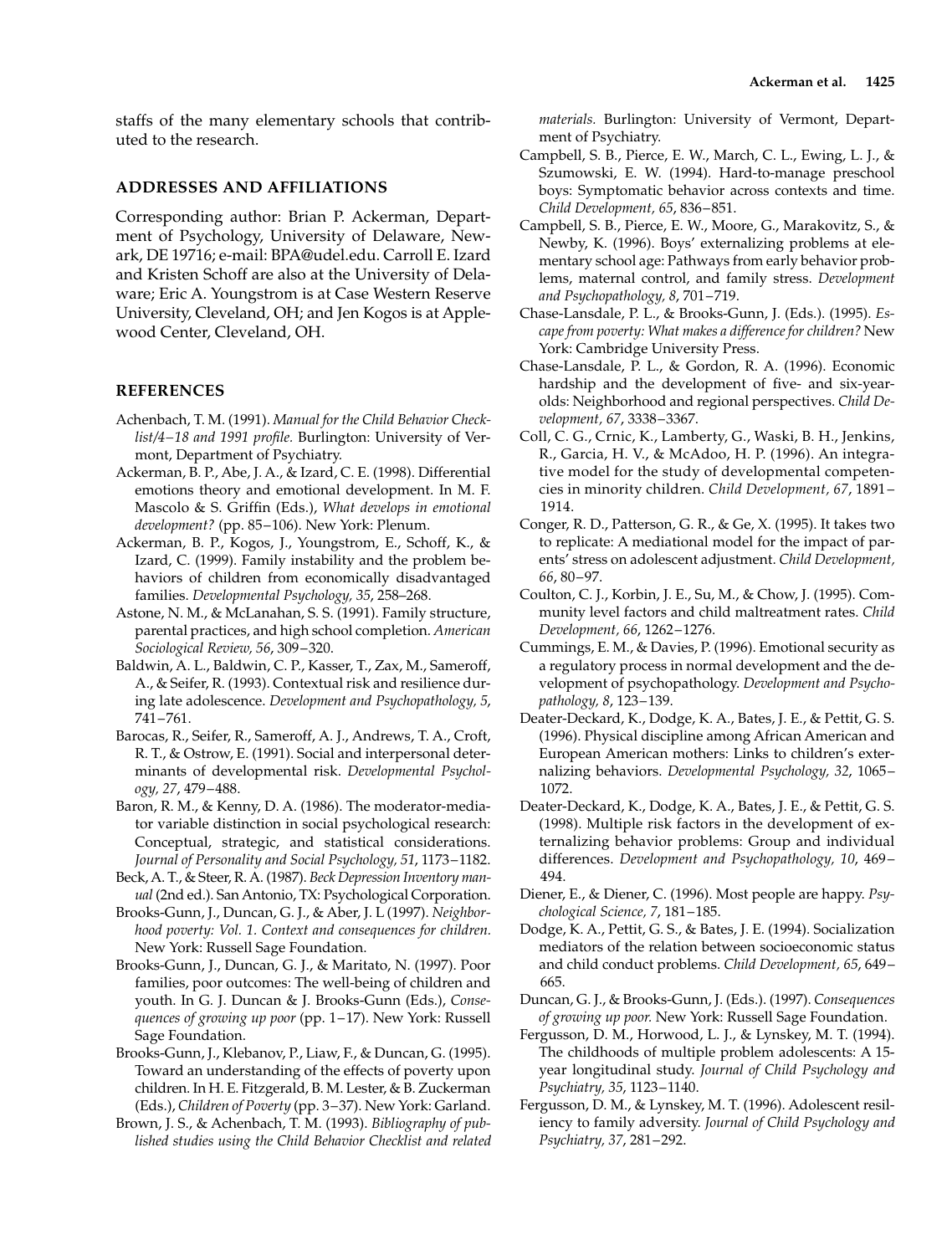- Fitzgerald, H. E., Lester, B. M., & Zuckerman, B. (Eds.). (1995). *Children of poverty.* New York: Garland.
- Gottman, J. M., Katz, L. F., & Hooven, C. (1996). Parental meta-emotion philosophy and the emotional life of families: Theoretical models and preliminary data. *Journal of Family Psychology, 10*, 243–268.
- Haapasalo, J., & Tremblay, R. E. (1994). Physically aggressive boys from ages 6 to 12: Family background, parenting behavior, and prediction of delinquency. *Journal of Consulting and Clinical Psychology, 62*, 1044–1052.
- Hanson, T. L., McLanahan, S., & Thomson, E. (1997). Economic resources, parental practices, and children's wellbeing. In G. J. Duncan & J. Brooks-Gunn (Eds.), *Consequences of growing up poor* (pp. 190–238). New York: Russell Sage Foundation.
- Harnish, J. D., Dodge, K. A., & Valente, E. (1995). Motherchild interaction quality as a partial mediator of the roles of maternal depressive symptomatology and socioeconomic status in the development of child behavior problems. *Child Development, 66*, 739–753.
- Hernandez, D. J. (1997). Child development and the social demography of childhood. *Child Development, 68*, 149– 169.
- Izard, C. E. (1972). *Patterns of emotions.* San Diego: Academic Press.
- Izard, C. E., Libero, D. Z., Putnam, P., & Haynes, O. M. (1993). Stability of emotion experiences and their relations to traits of personality. *Journal of Personality and Social Psychology, 64*, 847–860.
- Jaccard, J., Turrisi, R., & Wan, C. K. (1990). *Interaction effects in multiple regression.* Newbury Park, CA: Sage.
- Levine, S., & Wiener, S. G. (1989). Coping with uncertainty: A paradox. In D. S. Palermo (Ed.), *Coping with uncertainty: Behavioral and developmental perspectives* (pp. 1– 16). Hillsdale, NJ: Erlbaum.
- Liaw, F., & Brooks-Gunn, J. (1994). Cumulative familial risks and low-birthweight children's cognitive and behavioral development. *Journal of Clinical Child Psychology, 23*, 360–372.
- Lorenz, F. O., Simons, R. L., Conger, R. D., Elder, G. H., Johnson, C., & Chao, W. (1997). Married and recently divorced mothers' stressful events and distress: Tracing change across time. *Journal of Marriage and the Family, 59*, 219–232.
- Luster, T., & McAdoo, H. P. (1994). Factors related to the achievement and adjustment of young African-American children. *Child Development, 66*, 1080–1094.
- Lykken, D., & Tellegen, A. (1996). Happiness is a stochastic phenomenon. *Psychological Science, 7*, 186–189.
- McDevitt, S. C., & Carey, W. B. (1978). The measurement of temperament in 3–7 year old children. *Journal of Child Psychology and Psychiatry, 19*, 245–253.
- McLanahan, S. S. (1997). Parent absence or poverty: Which matters most? In G. J. Duncan & J. Brooks-Gunn (Eds.), *Consequences of growing up poor* (pp. 35–48). New York: Russell Sage Foundation.
- McLanahan, S. S., & Sandefur, G. (1994). *Growing up with a single parent: What hurts, what helps?* Cambridge, MA: Harvard University Press.
- McLoyd, V. C. (1998). Socioeconomic disadvantage and child development. *American Psychologist, 53*, 185– 204.
- McLoyd, V. C., Jayaratne, T. E., Ceballo, R., & Borquez, J. (1994). Unemployment and work interruption among African American single mothers: Effects on parenting and adolescent socioemotional functioning. *Child Development, 65*, 562–589.
- Miller, J. E., & Davis, D. (1997). Poverty history, marital history, and quality of children's home environments. *Journal of Marriage and the Family, 59*, 996–1007.
- Pettit, G. S., Bates, J. E., & Dodge, K. A. (1997). Supportive parenting, ecological context, and children's adjustment: A seven-year longitudinal study. *Child Development, 68*, 908–923.
- Pungello, E. P., Kupersmidt, J. B., Burchinal, M. R., & Patterson, C. J. (1996). Environmental risk factors and children's achievement from middle childhood to early adolescence. *Developmental Psychology, 32*, 755–767.
- Rothbart, M. K., & Ahadi, S. A. (1994). Temperament and the development of personality. Special Issue: Personality and psychopathology. *Journal of Abnormal Psychology, 103*, 55–66.
- Rothbart, M. K., & Bates, J. E. (1997). Temperament. In N. Eisenberg (Ed.), W. Damon (Series Ed.), *Handbook of child psychology: Vol.3. Social, emotional, and personality development* (5th ed., pp. 105–176). New York: Wiley.
- Rutter, M. (1979). Protective factors in children's responses to stress and disadvantage. In M. W. Kent & J. E. Rolf (Eds.), *Primary prevention of psychopathology* (Vol. 3, pp. 49–74). Hanover, NH: University Press of New England.
- Rutter, M. (1990). Commentary: Some focus and process considerations regarding effects of parental depression on children. *Developmental Psychology, 26*, 60–67.
- Rutter, M., Cox, A., Tupling, C., Berger, M., & Yule, W. (1975). Attainment and adjustment in two geographical areas: l. The prevalence of psychiatric disorder. *British Journal of Psychiatry, 126*, 493–509.
- Rutter, M., Yule, B., Quinton, D., Rowlands, O., Yule, W., & Berger, W. (1975). Attainment and adjustment in two geographical areas: 3. Some factors accounting for area differences. *British Journal of Psychiatry, 126*, 520–533.
- Sameroff, A. J., Seifer, R., Baldwin, A., & Baldwin, C. (1993). Stability of intelligence from preschool to adolescence: The influence of social and family risk factors. *Child Development, 64*, 80–97.
- Sameroff, A. J., Seifer, R., & Bartko, T. (1997). Environmental perspective on adaptation during childhood and adolescence. In S. S. Luthar, J. A. Burack, D. Cicchetti, & J. R. Weisz (Eds.), *Developmental Psychopathology* (pp. 507– 526). Cambridge, UK: Cambridge University Press.
- Sampson, R. J., & Laub, J. H. (1994). Urban poverty and the family context of delinquency: A new look at structure and process in a classic study. *Child Development, 65*, 523–540.
- Sanson, A., Oberklaid, F., Pedlow, R., & Prior, M. (1991). Risk indicators: Assessment of infancy predictors of preschool behavioral maladjustment. *Journal of Child Psychology and Psychiatry, 32*, 609–626.